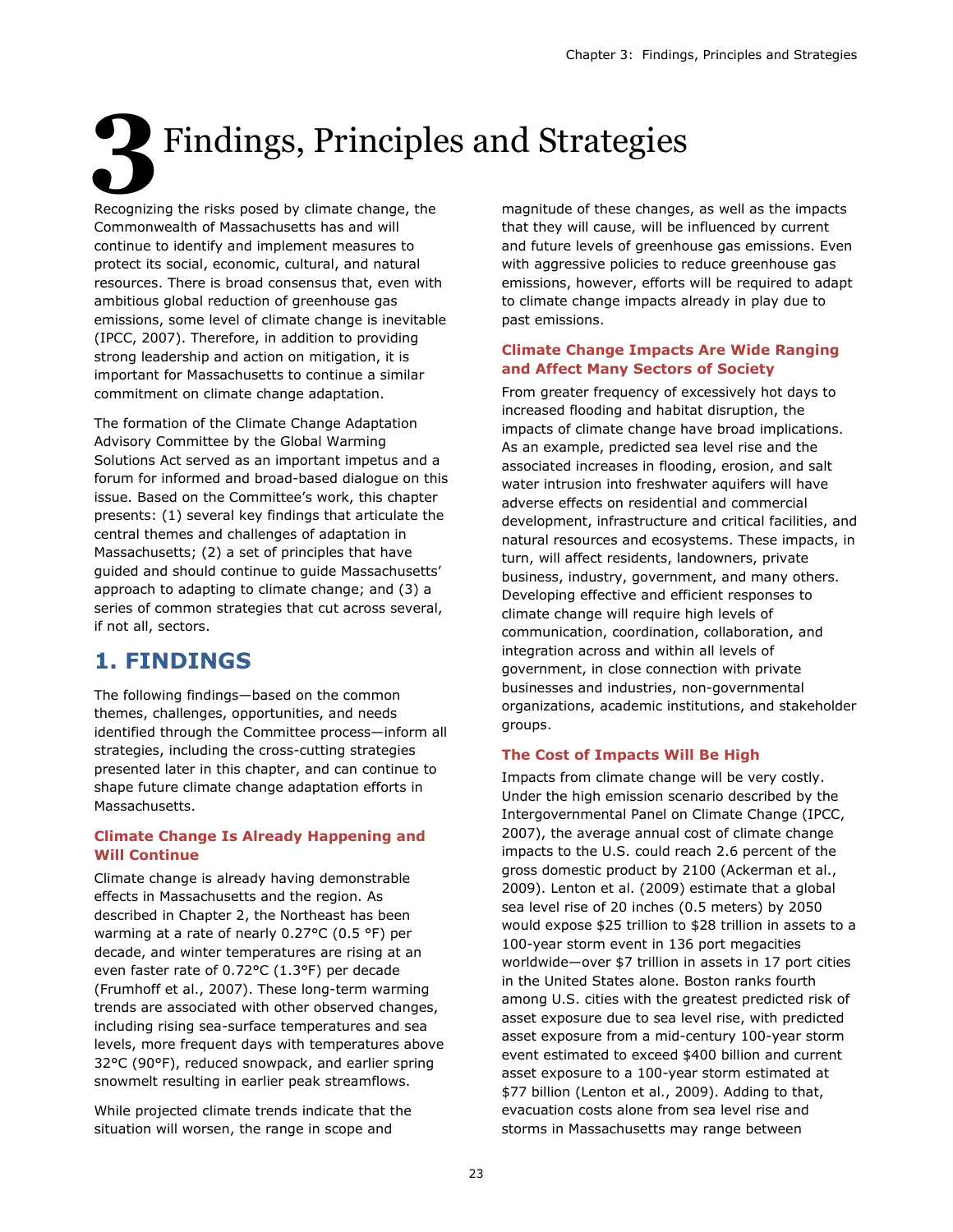\$2 billion and \$6.5 billion, depending on the severity of the storm event (Ruth et al., 2007).

Responding to these impacts with solutions such as large-scale engineering would require significant capital investments, which would be costly to residents, businesses, and governments alike. Difficult decisions and trade-offs will potentially need to be made, therefore, about abandonment, relocation, and fortification of the state's natural and manmade systems. The construction of seawalls, which is one way to counter the effects of sea level rise (Lenton, 2009), could cost \$5 to \$21 million per linear mile (Union of Concerned Scientists, 2009) and would come at the cost of other important natural processes. A physical barrier such as a sea wall can deprive beaches of necessary sediment that flows in with the tide, and many recreational beaches can be lost. Other structural solutions would also be expensive. For example, elevating a single family home by two feet could cost \$22 to \$62 per square foot (Union of Concerned Scientists, 2009) depending on a building's foundation type (Jones et al., 2006). Another option—managed retreat (allowing the coastline to move inland in specified locations as a response to sea level rise)—would affect property values as land and structures are subsumed by the rising sea.

The 1938 Category 3 hurricane that hit the Northeast raised high tide by 10 feet above normal, washed over most barrier beaches in the Narragansett and Buzzards Bays, killed over 600 people, and damaged property worth about \$400 million in New York, Connecticut, Massachusetts and Vermont (Ashton et al., 2006). It was estimated that the same hurricane in 1998 would cost \$20 billion in insured property damage. (Pielke and Landsea, 1998).

Climate change will continue to impact the future price, affordability, and availability of insurance coverage (Dailey et al., 2009). In many areas of Massachusetts—especially Cape Cod and the Southeast—home and business owners are already facing significant rate increases or denial of coverage as private insurance companies reassess their risk (and reinsurance rates) in the face of an increase in extreme weather events (causing greater risk of wind damage) and the effects of climate change (Breslau, 2007).

Given the uncertainty of future climate conditions and impacts, and the costs associated with certain alternatives to address these impacts, some strategies (or components thereof) are not presently practical or economical. Added to this scenario is the recognition that, over time, the cost of inaction may be even higher and more disastrous than the cost of implementing appropriate adaptation strategies. There is broad consensus that some viable adaptation options for certain sectors would result in lower costs or have low cost-benefit ratios and achieve significant cost savings if implemented sooner rather than later.

Even under current conditions, climate impacts are costly. Flooding of the Boston subway system in 1996 cost over \$92 million in damages (Ruth et al., 2007).

#### **Current and Accurate Information Improves Decision-Making**

Effective planning and management at the regional and local levels is enhanced by current and accurate information. Although there is enough information to begin implementing many of the strategies outlined in this report, information gaps limit more focused assessments and decision-making. Also, while sector -specific information is necessary, there are certain types of data—such as the acquisition of highresolution topography as generated by LiDAR (see Strategy #2 under cross-cutting strategies for description) technology—that could support multiple sectors concurrently. Compiling and synthesizing existing information and conducting region-specific analysis will help support the development of more specific strategies to adapt to climate change impacts. Through improvements in the science and methods of "downscaling" global climate models and by expanding mapping, monitoring, and assessing specific parameters and ecosystem processes—more robust and precise information can be advanced to support the development of strategies targeted to changing conditions in both the built environment and natural resource areas.

#### **Integrating Mitigation and Adaptation Strategies Provides Double Benefits**

According to the IPCC (2007), "there is high confidence that neither adaptation nor mitigation alone can avoid all climate change impacts; however, they can complement each other and together can significantly reduce the risks of climate change". Massachusetts is actively striving to reduce greenhouse gas emissions and address adaptation because of its particular vulnerabilities to climate change. Massachusetts can set an example to others and do its part to minimize the degree to which climate change adaptation will be necessary in the future. Some climate adaptation strategies or responses to reduce risk and vulnerability also serve to reduce greenhouse gas emissions (and vice versa). Identifying these areas of mutual benefit was a core theme throughout the development of this report. There are also areas of potential conflict between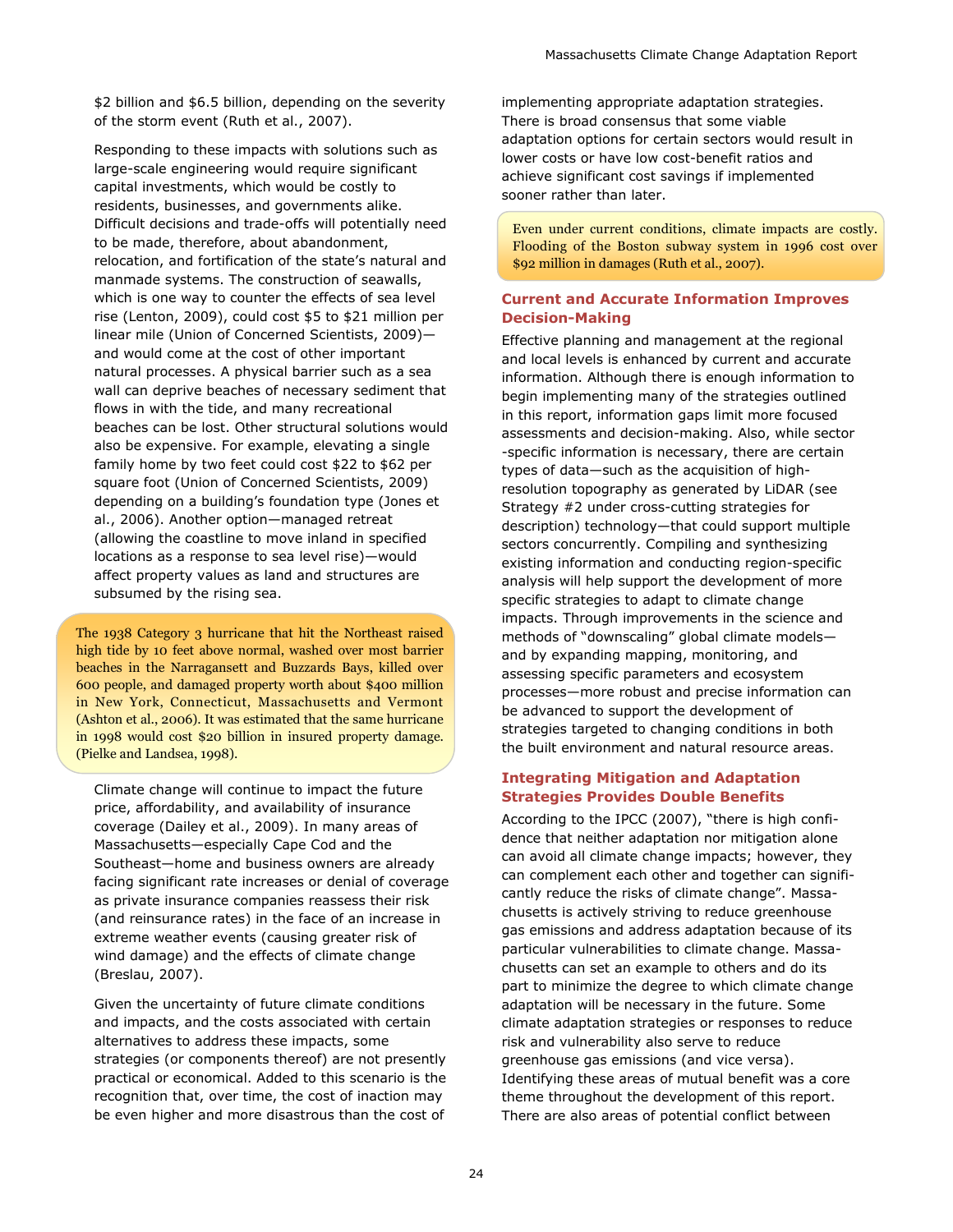climate change adaptation and mitigation strategies that must be reconciled. As an example, an increase in ambient air temperature can lead to an increase in the use of air conditioning to provide relief during high heat days. This in turn increases the demand for electricity, which in Massachusetts is mainly generated through the burning of natural gas and coal.

#### **Adaptive Management and Forward-Thinking Goals Should Be Built into Current Actions**

The science of climate change is constantly improving, as predictions are refined with new data, research, and modeling. Addressing the challenges posed by a changing climate can seem daunting. Incorporating climate change into existing strategic, management, and fiscal plans and building upon existing efforts can, however, readily increase adaptation capacity. The concept of "adaptive management" is particularly suited to climate change response, where planning and decisions are made within a context of incomplete and imperfect knowledge. Adaptive management seeks to reduce risk and uncertainty over time through the deliberate development of iterative and flexible approaches. It relies on monitoring and evaluation to adjust these approaches based on what has been learned.

Long-term choices about climate responses can be segmented into shorter-term, more manageable steps and decisions. By ranking and prioritizing, leveraging resources and shared goals, and enhancing communication, collaboration, and partnerships, forward-thinking climate change responses can be built into current land-use and resource management plans, financial budgets and capital investments, regulatory processes, and similar implementation mechanisms.

#### **Actions Addressing Climate Change May Present Opportunities**

The need to adapt to climate change and mitigate the emissions of greenhouse gases could create economic opportunities in Massachusetts. These could include the expansion of sectors such as clean energy, restoration and management services, the construction industry, research and development in an array of high tech sectors, and development of drought- and pest-resistant crops.

## **2. PRINCIPLES**

Each adaptation strategy will have specific elements and considerations. However, the development and implementation of climate change adaptation strategies should be guided by the following core principles.

#### **Broad-Based Participation**

The effects of climate change will be felt throughout Massachusetts. To address these challenges effectively, engagement of a wide array of stakeholders is necessary. The development of this report was informed by the active participation of more than 200 experts, representatives, and stakeholders, as well as input from the general public. As efforts to increase Massachusetts' capacity to adapt to climate change advance, diverse and broad participation will continue to be essential.

#### **Best Available Science & Technology**

Significant progress has occurred over the past decades in the scientific understanding of the earth's changing climate, its causes, and its impacts. The science and models that inform the understanding of global and regional climate change issues are evolving rapidly. Recognizing the value of this work, the options and strategies being considered in Massachusetts to adapt to climate change impacts should be grounded in the most current and established science and technology.

#### **Strong Leadership**

In order to prioritize and implement adaptation strategies, strong leadership will be necessary at the local, state, and federal levels. A national leader on clean energy, climate and environmental issues, Massachusetts is poised to be a pacesetter on climate change adaptation.

#### **Coordination of Efforts**

Climate change impacts occur across a range of issue areas. Consequently, developing effective and efficient responses will require strong coordinated efforts among various entities with different mandates and interests— from the private sector, to the state and federal agencies, cities and towns, non -government organizations, and academic institutions. In moving forward, current partnerships should be fostered and new ones developed.

#### **Assisting Vulnerable Populations**

Vulnerable populations are broadly defined as those who are more susceptible to the effects of climate change, and for whom adaptive change will be more difficult. Whether by virtue of economic status, social capacity and resources, health, age, or geography, adaptation efforts should be mindful of, and include, planning to meet the unique needs and conditions of people who are most vulnerable, protecting them during sudden extreme events, and helping them adapt to health issues, energy costs, and other chronic impacts.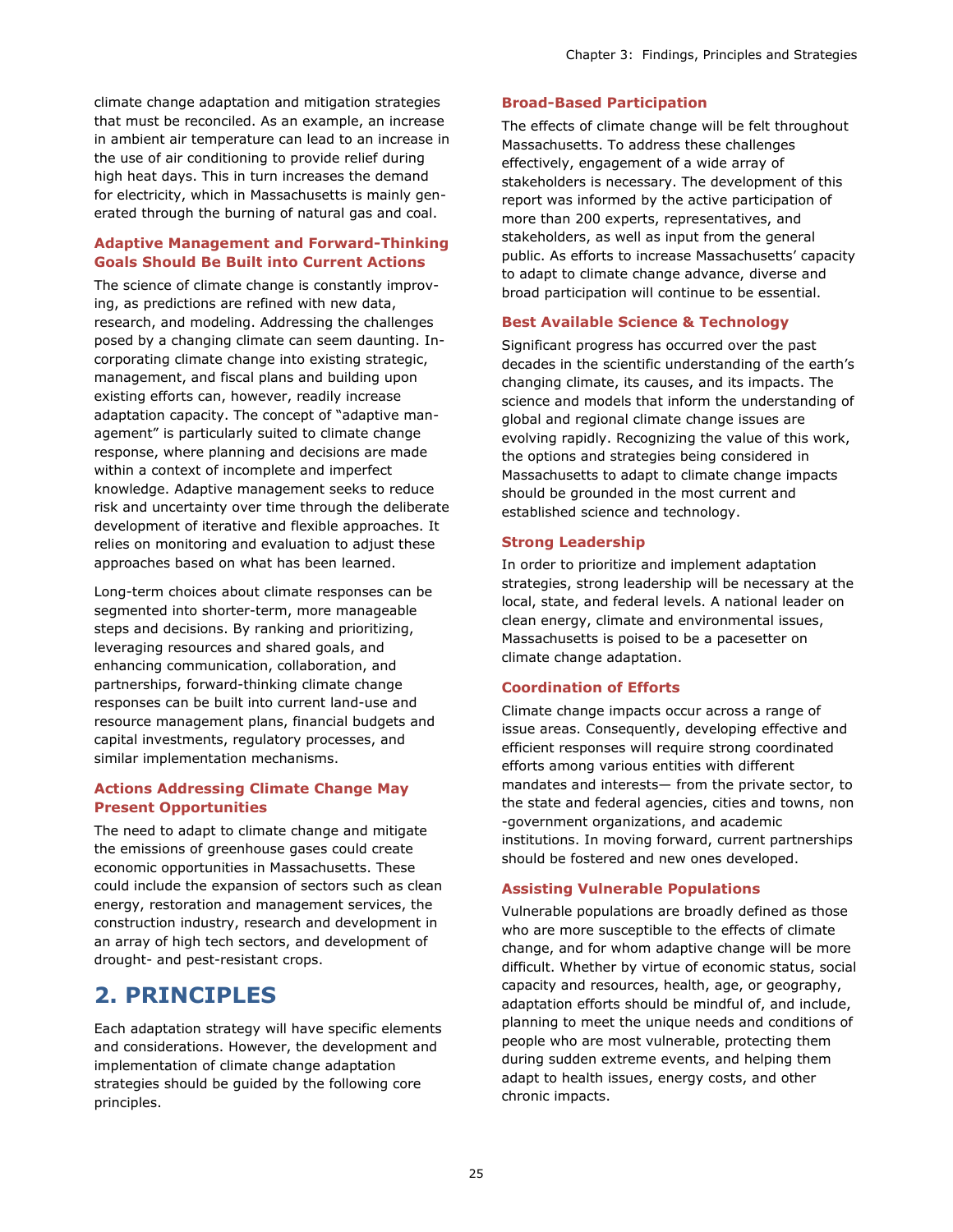#### **Cost-Effective and Risk-Based Approaches**

With the potential for large impacts from climate change, the current and future benefits and costs of various adaptation alternatives deserve careful consideration. There is explicit recognition that, given the uncertainty of future climate conditions, costs of impacts, and the costs associated with alternative responses, there may be particular strategies (or components thereof) that are not presently practical or economical. Investments of resources need to be made strategically, focusing on: climate-related impacts and their relative risks, timing of occurrence, and uncertainties as well as costs and cost-effectiveness of responses. Priority should be given to strategies that have clear, robust, and long-term benefits and significance, including those that,

- address known risks and vulnerabilities;
- support large portions of the public over special interests;
- promote public health, safety, security, and wellbeing;
- protect particularly vulnerable populations or those with unequal access to resources;
- build upon current programs and successes;
- protect critical habitats and key ecosystem services; and
- provide economic growth potential.

# **3. CROSS-CUTTING STRATEGIES**

The technical subcommittees of the Climate Change Adaptation Advisory Committee—which were organized by general issue areas or "sectors"—made significant progress in their review of climate change impacts, general risks and vulnerabilities, and possible strategies. As is evidenced by the wideranging assembly of strategies for each sector in Part II of this report, there are numerous options and prospective pathways for improving capacity in Massachusetts to adapt to climate change. The following set of recommended strategies was informed by and developed directly from the information and ideas contained in the individual sector-specific chapters. These cross-cutting strategies emerged as common themes in several, if not all, sectors and were discussed extensively at the subcommittee and the advisory committee meetings. Guided by the principles and informed by the findings presented earlier in this chapter, these strategies represent a synthesis to direct and inform climate change adaptation efforts in Massachusetts.



#### **Strategy #1 — Combine Mitigation and Adaptation Strategies**

The committee discussed the connection between the state working to reduce its share of greenhouse gas emissions as part of a global effort, and the influence that will have on reductions in climate change impacts. The Committee found many strategies that would have the dual benefit of helping a sector adapt to a changing climate while also helping to reduce or mitigate greenhouse gas emissions. One such strategy is the acquisition or conservation of large forest blocks that would minimize stressors, and provide ecosystem resilience, while also serving as a carbon sink.

Another strategy is deploying measures such as the implementation of Smart Growth, including "low impact development" (LID) and Leadership in Energy and Environmental Design (LEED) building methods. LID and LEED techniques reduce the environmental and energy footprint of conventional residential and commercial buildings and provide for better sitedesign. With less energy, water resource, and material demands for both construction and operation, harmful emissions can be reduced. These strategies will reduce operation and maintenance costs over time, while conserving natural habitats, providing for better localized water recharge, and minimizing anthropogenic stress on ecosystems. Other examples of specific strategies that address both climate change adaptation and mitigation are reductions in allergens and asthmogens from decreased emissions, using tree plantings to reduce heat island effect and reduce heating and cooling costs, and increasing adaptive building techniques, such as white roofs, to reduce cooling requirements (and therefore emissions).

#### **Strategy #2 — Identify and Fill Critical Information Gaps**

Effective adaptation efforts require up-to-date and accurate information, models, and decision-support tools. Addressing the key knowledge and technological gaps to identify and predict vulnerability of both the built environment and natural resource areas is a high priority. Much of the information and products currently used for land-use and infrastructure planning, lending and investment decisions, and resource management reflect climate conditions from the last several decades and do not accurately reflect current risks of inundation, temperature change, and other climate-related impacts. Therefore, assessing future risk and developing strategies for adaptation poses significant challenges. Through improvements in the science and methods of "downscaling" global climate models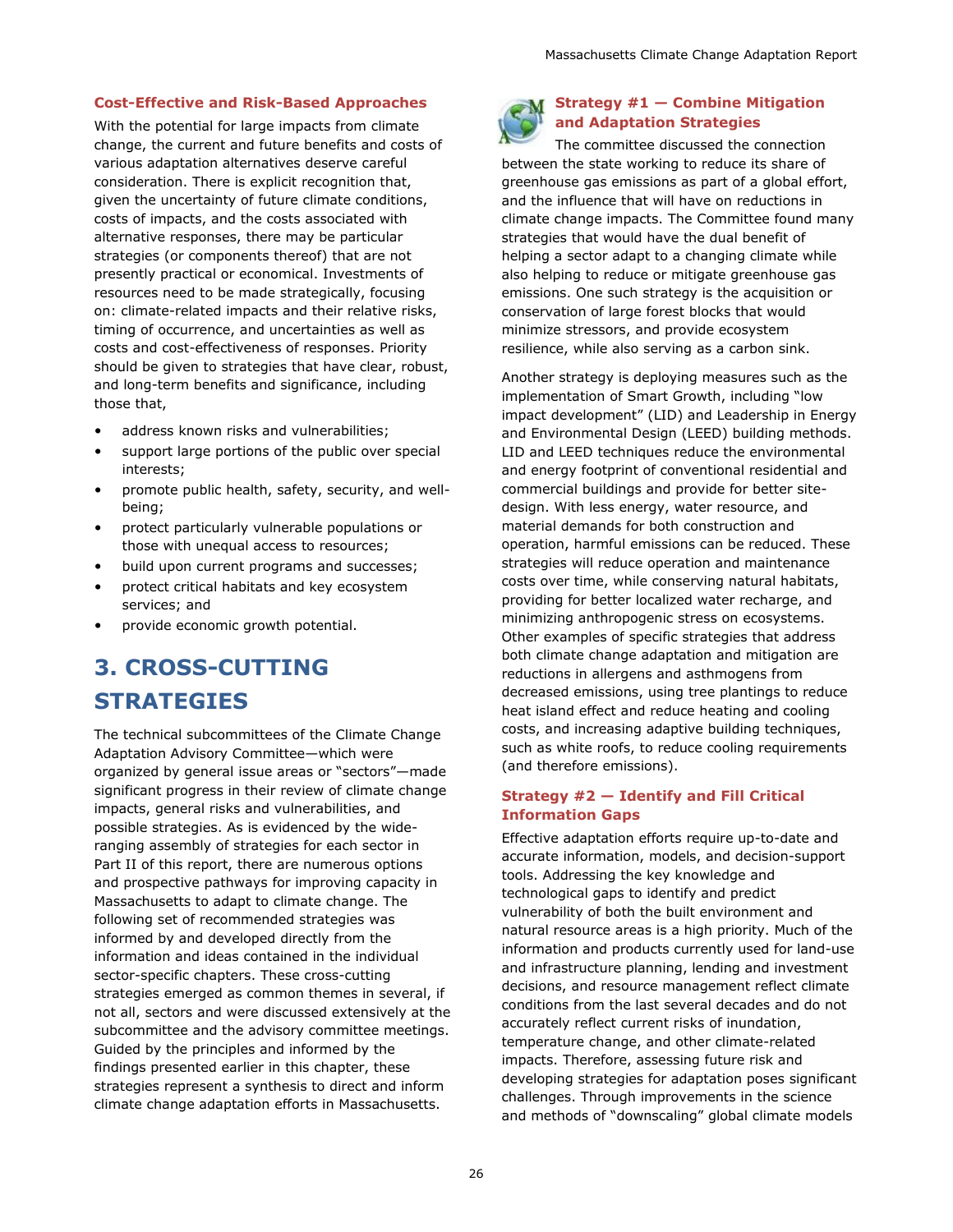so that they reflect Massachusetts-specific conditions—and by expanding mapping, monitoring, and assessments of specific parameters and ecosystem processes—more robust and specific information can be advanced to support the development of strategies targeted to changing conditions.

The use of monitoring and modeling—including expansion, acceleration, and leveraging of existing efforts—is essential in following climate trends and simulating climate change scenarios. Other types of monitoring and models will be needed to address vulnerabilities of inland and coastal wetland resource areas; cultural, archaeological, and historic resources at risk; important infrastructure; and water quality and quantity. For all kinds of monitoring, it is important to have consistent methods, frequent sampling and long study durations since many climate-related phenomena are inherently variable and more data points over longer periods will provide a higher degree of confidence in discerning the effects of climate change. Consideration should also be given to providing a single entity or clearinghouse to better support, integrate, standardize, and disseminate these resources within each sector, or across multiple sectors.

A common strategy among all sectors was to collect or update information to better predict impacts from storm-related flooding and sea level rise, such as:

LiDAR (Light Detection and Ranging)  $-$  LiDAR is an airborne laser sensor technology for collecting extremely accurate elevation data. It can be



used to help predict the impact of flooding and sea level rise on estuarine marshes and to identify neighborhoods, businesses, and infrastructure at risk from coastal storms and sea level rise.

• Floodplain mapping — Maps of areas that have a 1 percent chance of flooding during a given year (i.e., the 100-year flood) should be updated. Massachusetts'

regional equations used for estimating floods of various frequencies, which are derived from available U.S. Geological Survey streamgage data and basin characteristics, have not been updated in over 35 years and do not reflect current conditions (rainfall patterns and impervious surfaces)—much less what would likely occur given future climate change. These shortcomings are illustrated by the fact that

many flood damaged areas lie outside the mapped areas at risk of a 100-year flood. In fact, according to the Federal Emergency Management Agency (FEMA), as many as 30 percent of flood damage claims lie outside these areas. It is recommended that various funding sources be pursued vigorously and more flexible and relevant formats for floodplain mapping be discussed with FEMA. Updating the flood maps to reflect current conditions is a first step toward developing maps that can also incorporate predictions of future conditions.

Rainfall Intensity  $-$  It is recommended that the "design storms" (i.e., what qualifies as a 100 year storm or a 50-year storm) for Massachusetts be updated to reflect current conditions and those precipitation conditions predicted for the future. Transportation and environmental agencies and many local planning boards rely on the precipitation return frequencies derived by the National Weather Service in 1961, 1964, and 1977. Precipitation return frequencies are used in designing stormwater controls to attenuate the peak rate of runoff from land development and in sizing culverts. Local culverts are likely undersized, which can potentially cause culvert failure and damage due to flooding. This could get worse over time as rainfall intensity increases with climate change.

#### **Strategy #3 — Advance Risk and Vulnerability Assessments**

Risk and vulnerability assessments are used to determine the susceptibility and exposure of groups or communities of people, physical structures and assets, natural resources and the environment, economic conditions, and other resources and interests to changing climate conditions and associated impacts. These assessments can be conducted for various purposes, at different scales, for a range of subjects, and with a range of techniques. While the areas of interest and approaches may vary, these assessments all share the primary goal of quantifying and qualifying levels of risk and vulnerability.

This report provides an initial outline of some of the risks and vulnerabilities for general sectors. These overviews of vulnerability are useful starting points, but in some cases, more complete and detailed assessments are required to generate the necessary materials, information, and tools to support the development, prioritization, and implementation of targeted and robust—yet flexible—climate change adaptation plans and strategies.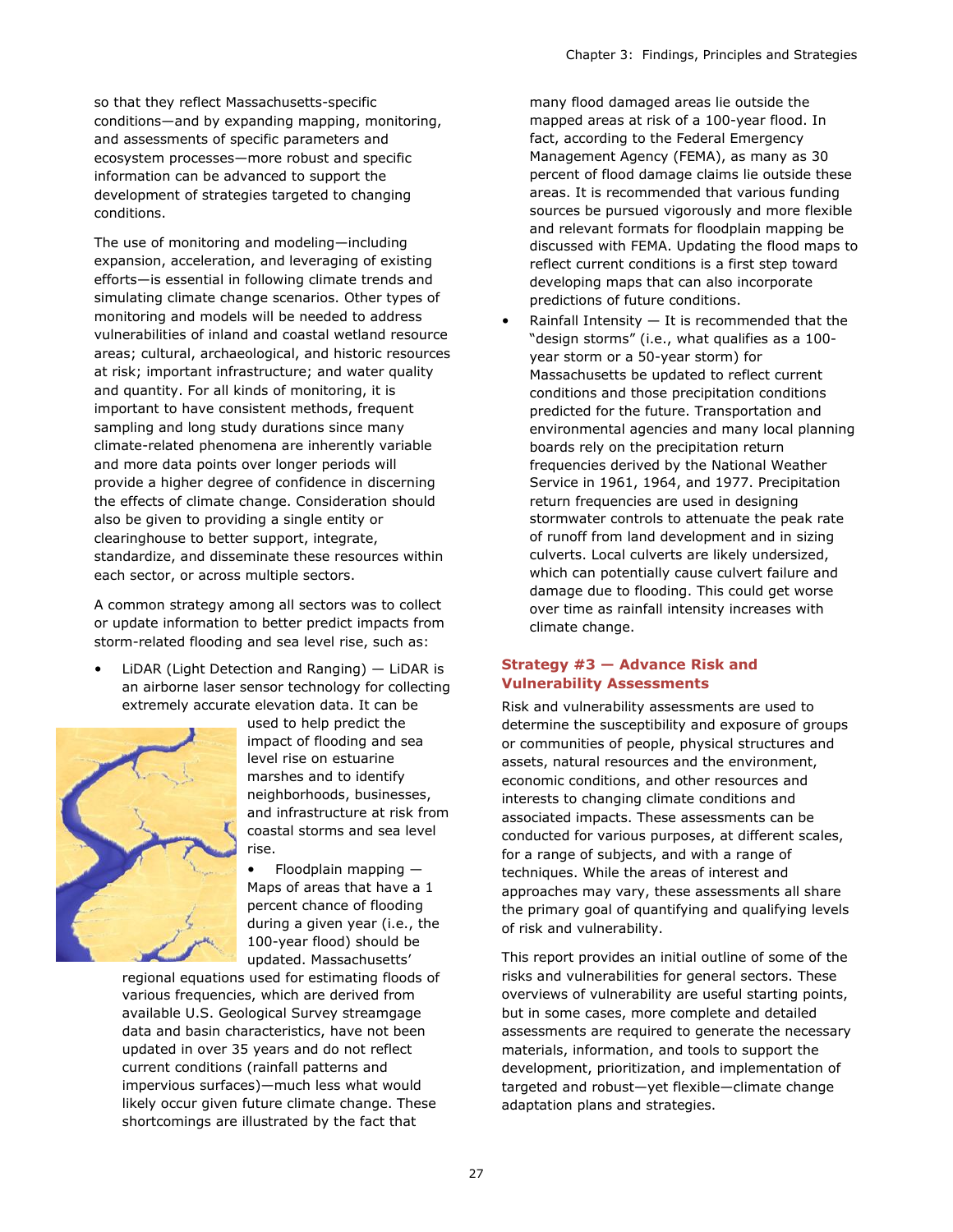Risk and vulnerability assessments can be conducted within the context of the uncertainties and complexities posed by climate change, and through the employment of scenarios, assignment of probabilities, and ranking of impacts. The utility of these assessment outputs, however, is greatly influenced by the quality and accuracy of the information available to drive the analysis. This recommendation is thus closely tied to the previous one. By identifying and filling critical information gaps, the process and products of risk and vulnerability assessments will be enhanced, and lead to better and more cost-effective adaptation plans, actions, and decisions.

Given limited available resources, undertaking a systematic, comprehensive risk and vulnerability assessment for each component of every sector examined in the report is not practical. Consequently, strategic choices must be made to determine the vulnerability assessments to be conducted. As derived from the sector chapters, thorough risk and vulnerability assessments are needed for the following:

- Existing critical infrastructure, including energy generation, transmission, and distribution; communication networks; drinking and wastewater facilities; roads and highways; railways and subways; shipping, transportation, and cruise terminals; ferry and water transportation terminals and facilities; dams, levees, flood barriers, jetties, and breakwaters; and health care facilities
- Economic sectors, including agriculture and aquaculture, fishing, health care and life sciences, technology, financial services, manufacturing, education, government, and tourism
- Vulnerable groups or populations, including economically disadvantaged communities; densely-populated areas (i.e., urban areas); the elderly, infirmed, and young; and non-English speaking or English-as-second language groups
- Natural habitats and ecosystems, including forested, freshwater aquatic, coastal, and marine ecosystems
- Community-specific analyses, including local hazards and threats; critical local facilities; local public and private water supplies; businesses; homes and the built environment; cultural and historical sites; and crucial local natural resources

#### **Strategy #4 — Evaluate and Prioritize Adaptation Strategies for Implementation**

Challenging decisions lie ahead regarding the options

and alternatives for reducing risk to public infrastructure, private property, and human safety and welfare as a result of climate change. As evidenced from the collection of strategies identified in the individual sector chapters, a broad range of adaptation alternatives, opportunities, and measures exist for the vulnerabilities considered. The strategies vary by type, including monitoring and assessments, policies and regulations, and technical assistance and education; scale, including region, state, community, and neighborhood; scope, including specific economic sectors, elements of the built environment, various aspects of public health and safety, and ecosystem components and processes; and responsibilities, including government agencies, private business and industry, non-government organizations, academic institutions, and individual homeowners.

Given this array of options, there is a strong need to prioritize specific adaptation responses determined to be the most effective and efficient. Evaluation and prioritization of adaptation alternatives should consider many factors including, but not limited to, the probability and magnitude of potential impacts, the vulnerability of the groups or individuals affected, the range and feasibility of alternatives available, broad-based stakeholder input, and the opportunity to build upon current programs and successes. Careful consideration is warranted for examining the current and future benefits and costs—including capital and recurring, primary and secondary—of different adaptation alternatives.

While strategic prioritization is required, there are a number of approaches which—in light of established trends of certain climate conditions, the high probability of risk, and the potential for significant impact and adverse consequences—are clearly priority candidates for implementation. One example is the early implementation of adaptation strategies that could be encouraged through incentives and incorporated into existing programs. These are termed as "no regrets" strategies—strategies that are beneficial regardless of climate change that should be encouraged where cost-effective. Innovative efforts, such as the state's StormSmart Coasts Program's work to provide coastal communities with expertise in planning for storms, floods, sea level rise, and climate change, can be improved and expanded along the coast and inland before climate change impacts are fully realized.

#### **Strategy #5 — Support Local Communities**

Many of the State's communities are already grappling with flooding, pollution, erosion, repeated storm damage, heat impacts, and other problems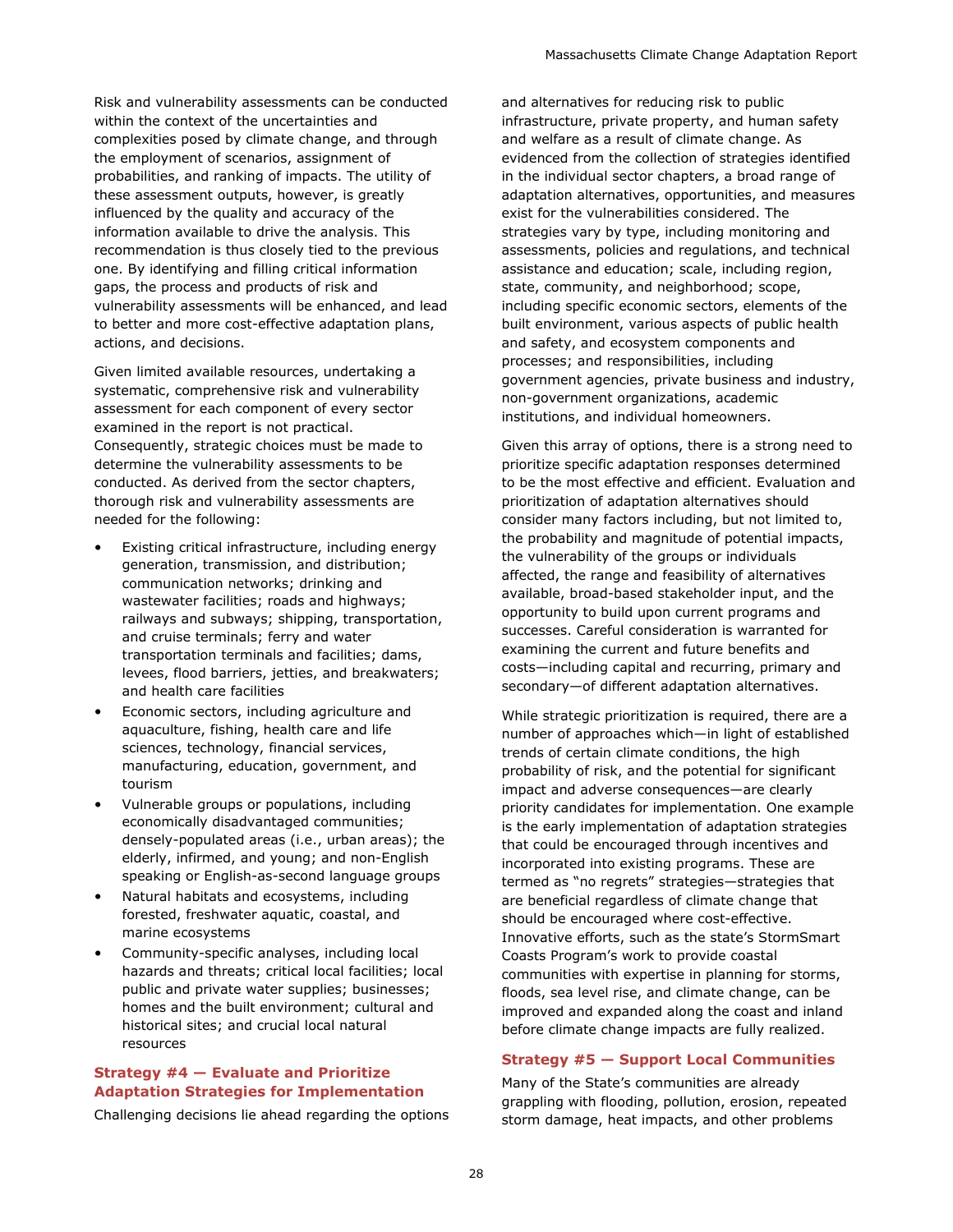likely to be exacerbated by climate change. As a home-rule state, many of the land-use decisions in Massachusetts are made by cities and towns. Managers of key assets such as water supply infrastructure or local public safety resources may not have the technical capacity or the resources to plan for climate change. Consequently, to be successful, adaptation strategies must be connected with and directly support vulnerable communities. Addressing some of these challenges at the local level will require assistance—both, technical and financial—from state and federal governments, regional planning agencies, professional trade organizations, and non-profit partners. This assistance can help to ensure that revised operating procedures, best practices for analyzing risk, guidance for implementing adaptation measures, and updated design standards for new facilities are readily accessible to local government and businesses.

Communities can also learn from one another, as some already have experiences with climate change adaptation strategies to share. Adaptation support must also extend to key businesses and industries such as local employers and vital, but vulnerable, trades such as fishing and agriculture. Building upon current programs that have demonstrated successes and efficiencies, such as the Massachusetts Office of Coastal Zone Management's StormSmart Coasts Program (see Chapter 8 for more details) and the ICLEI (International Council for Local Environmental Initiatives)—Local Government for Sustainability network, will be important. In addition to technical and planning support, financial assistance to aid communities in their efforts to implement sound climate change adaptation strategies will be critical.

#### **ICLEI—Local Government for Sustainability**

Since the early 1990s, ICLEI has led an international member network to advance climate protection and sustainability. Member communities bring experience, leadership, and the ability to create solutions to a global problem while advancing measures at the local level. The ICLEI network includes 38 Massachusetts communities who represent coastal regions from Boston Harbor and Nantucket to areas inland, such as Amherst and Pittsfield, and communities in between. This expanding network of local governments from across the state can share successes and challenges and create resilient communities together with the larger ICLEI network.

#### **Strategy #6 — Improve Planning and Land Use Practices**

With increasing climate change impacts, particularly those related to coastal and riverine flooding, society will be faced with difficult decisions regarding risk to public infrastructure, private property, natural resources, and human safety and welfare. Criteria, priorities, and policies are needed to help better inform where protection of infrastructure and other investments are necessary. In order to help fortify existing structures and minimize and prevent exposure, sound land use decisions should be promoted through technical support to local communities on consistent and effective land-use standards and guidelines, model bylaws, and state permitting processes. (See Chapter 7 for more details on land use and planning.) The Department of Fish and Game's BioMap2, provides a proactive decision support tool to inform both conservation of resilient ecosystems and areas better suited for development.

#### **Strategy #7 — Enhance Emergency Preparedness**

Hazard mitigation, evacuation, and emergency response plans should be evaluated and updated to reflect changing climate conditions and new development. In general, emergency preparedness resources have evolved in response to past emergencies and storm events. The scope, magnitude, and frequency of historic emergencies have served as the basis for the design and development of the existing emergency preparedness infrastructure. As storms become more frequent and intense and sea level rises, new and increased levels of exposure may arise, and many areas that previously escaped storm impacts will likely be vulnerable.

Managers should assess and enhance emergency management tools and capabilities in order to respond to the predicted increased frequency and intensity of extreme weather events. These tools include the State Risk Assessment Inventory, the State Comprehensive Emergency Management Plan, the State Hazard Mitigation Plan, mapping and information systems, and other emergency management tools. (See Chapter 7 for more details.)

#### **Strategy #8 — Encourage Ecosystem-Based Adaptation**

Natural ecosystems provide resilience and reduce the vulnerability of the natural and built environments. Protecting resilient ecosystems also increases their ability to thrive, and strengthens the services they support. Using natural habitats as "green" infrastructure can help impede and potentially eliminate the risk posed by some climate change impacts while supporting crucial biota, enhancing quality of life, and serving as a carbon sink.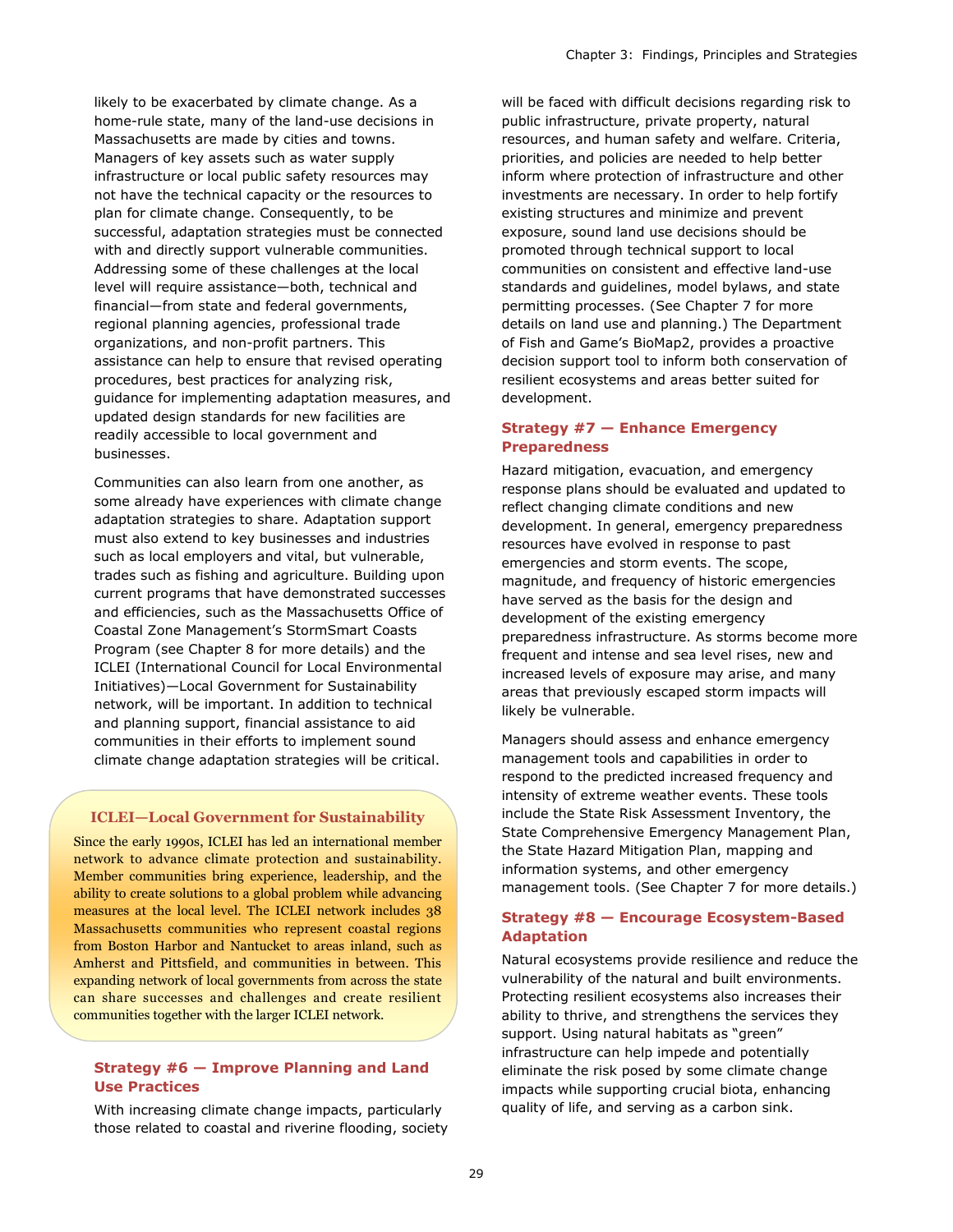#### **Strategy #9 — Continue to Seek Expert Advice and Stakeholder Input**

Continued efforts should also be made to ensure broad-based expert and stakeholder input. Means to engage representatives, stakeholders, and the general public should include enhanced communication efforts, formal and informal public hearings, issue-based meetings with broad partners and interests, enhanced state agency presence in local communities, and advisory groups convened for deliberation on specific research topics and policy change proposals.

#### **Strategy #10 — Ensure Agency and Regional Coordination**

There is a need for strong communication, coordination, and integration across various state agencies. Massachusetts should explore options for policy and implementation coordination across executive agencies, state and local authorities.

Climate change adaptation also needs to be addressed nationally and regionally in the Northeast. Collaboration on adaptation within and across state and federal boundaries is essential to ensure coordinated data collection and modeling activities, thereby reducing costs and minimizing duplication. Collaboration is also essential to performing multistate assessments, planning for shared natural and infrastructure resources, and to allowing climate adaptation planners to learn and build from each other's successes and challenges.

Massachusetts is actively participating in multi-state and regional coordination and collaboration efforts on climate change adaptation. The 2008 New England Governor's Conference Resolution 32-5 entitled 'Resolution Concerning Climate Change and Adaptation' recognized the importance of needing to adapt to climate change, and committed the New England Governors and Eastern Canadian Premiers to share data and information on vulnerable areas, and coordinate decision-making and planning processes to optimize regional adaptation and mitigation strategies. The Northeast States for Coordinated Air Use Management (NESCAUM) is actively facilitating a multi-agency coordination effort to discuss adaptation efforts occurring at state and federal agencies in the Northeast and assess the need for regional collaboration between these efforts. The goal of this group is to provide a mechanism for coordination, communication, and work across sectors and states, and to develop a framework for the Northeast to address adaptation to climate change.

Going forward, Massachusetts should continue to actively participate in on-going regional collaboration efforts, share this report with regional partners,

collaboratively pursue federal funding for adaptation efforts in all the New England and northeastern states, participate in regional efforts to create an online clearinghouse for climate change adaptation information, work with other states to address specific issues that cross political boundaries, foster academic collaboration, and reach out to other organizations for inclusion in future information sharing and collaborative planning for the Northeast.

#### **Strategy #11 — Promote Communication and Outreach**

Because climate change adaptation is complex, it is imperative that targeted communication efforts are in place to inform local officials, the private sector, and citizens of the potential risks and consequences of a changing climate. An ongoing strategy should be the training and skill-building of decision-makers and environmental planners to promote fluency on climate change adaptation sufficient to initiate and perpetuate action. For this, an assessment of the current knowledge, perceptions, skills, and intentions of these constituents should be conducted so that communication is appropriately focused.

#### **Strategy #12 — Start Now, Be Bold**

Enough is known about climate change science and its impacts to start to address it now. Earlier action is often cheaper and could help prevent predicted future impacts to key infrastructure resources, public health, natural systems, and the economy.

## **4. MOVING FORWARD**

This report presents a first step toward the identification, development, and implementation of strategies that will advance the State's ability to adapt more effectively and efficiently to a changing climate. Significant challenges remain, and there is much work to be done. Under the leadership of the legislative and executive branches, and with the assistance and collaboration afforded by a broad range of partners—cities and towns, nongovernment organizations, academic institutions, private businesses, and stakeholder groups and individuals, Massachusetts can strategically position itself to maximize opportunities and address threats. With the submittal of this report to the Legislature, the statutory obligations of the Committee are complete. The Committee now urges the Secretary of Energy and Environmental Affairs to consider the committee's recommendations and find opportunities for action—immediately, in the short run, and the long-term—and to consider how to maintain public, expert, and stakeholder input into the ongoing challenge of adapting to climate change in Massachusetts.